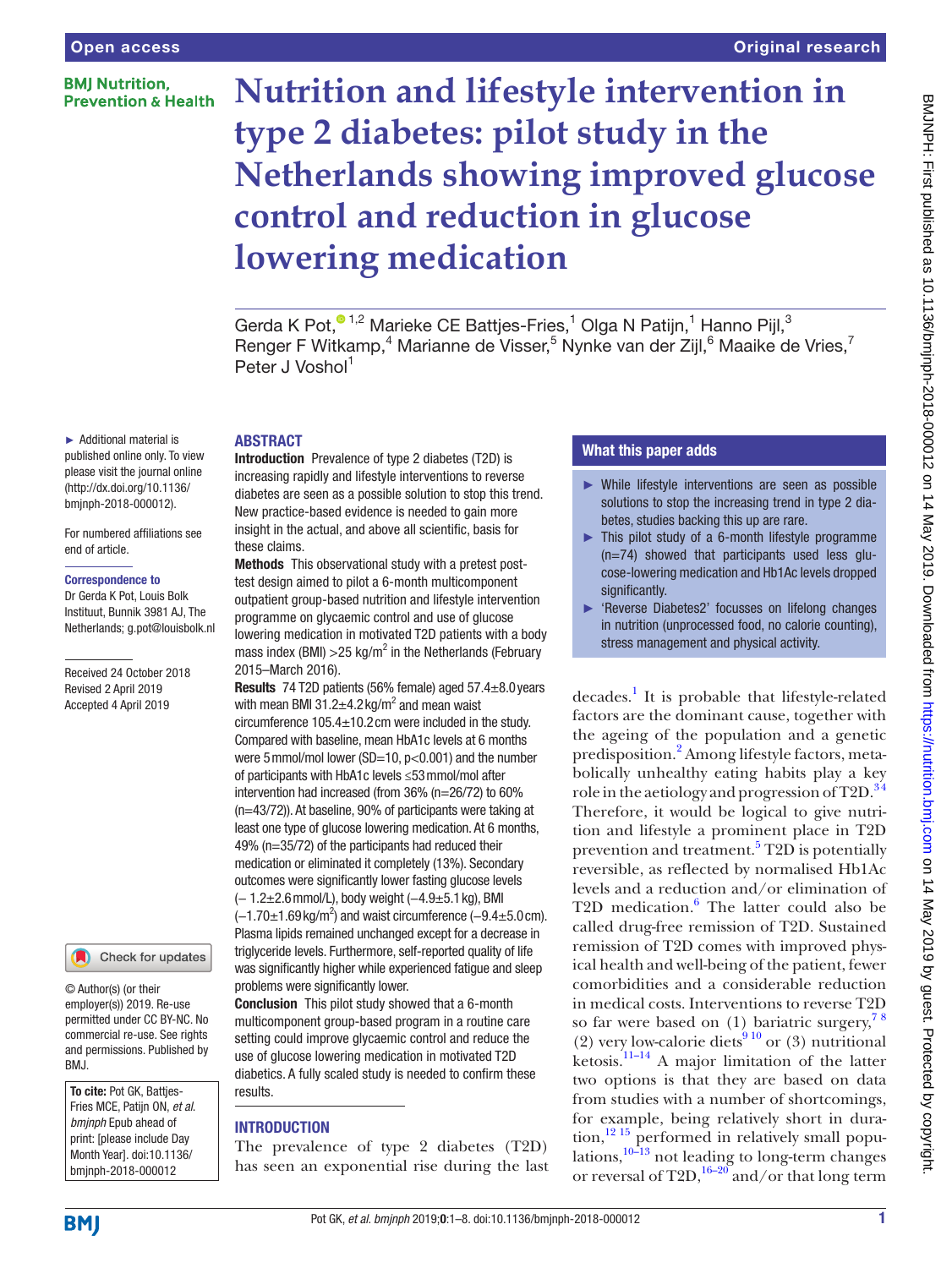adherence to these strategies is relatively low. $9^{9}$  18 21-23 Moreover, none of these studies assessed T2D medication use as a primary outcome. General lifestyle intervention studies, including nutrition, physical activity and stress reduction, in T2D are even rarer. The studies that have been performed showed long-term improvements.<sup>24-26</sup>

Common arguments against lifestyle management as part of standard clinical practice includes that a lack of patient motivation hampers the sustainability of any potential results, that it would be impractical, and that effectiveness in primary care is not supported by evidence. Indeed, studies in primary care settings that show the efficacy of lifestyle interventions are relatively scarce.<sup>27</sup>

The objective of this study was therefore to pilot a newly developed 6-month multicomponent programme providing intensive counselling on nutrition and lifestyle, a digital coaching and education platform, physician-guided medication management and cooking classes. This programme is called 'Reverse Diabetes2' (*In Dutch 'Keer Diabetes2 Om'*) and has been developed by the Foundation Nutrition Alive (*In Dutch 'Voeding Leeft'*). The novelty of this programme lies in its multicomponent character. This includes providing skills rather than just knowledge of nutrition and lifestyle, in its individual approach using biometric feedback, and its use of a group-based approach. In addition, the programme uses a dynamic 'proof of practice' approach<sup>28</sup> and therefore is continuously updated as insights on T2D develop over time.<sup>29</sup> The study hypothesis was that T2D patients would significantly reduce their Hb1Ac levels and use of glucose lowering medication in response to the 6-month multicomponent multidisciplinary programme.

### **METHODS**

### Study population

Patients who completed the 'Reverse Diabetes2' programme (see below) between February 2015 and March 2016 were enrolled in this observational study. Informed consent was provided by both the patient and their general practitioner (GP). Patients were included using a stepped-wedge design with approximately 20 patients per group starting each month per location (a so-called convenience sample). Inclusion criteria were diagnosis of T2D mellitus, age 18–75 years, body mass index (BMI)  $25-41$  kg/m<sup>2</sup>, ability to speak Dutch fluently and motivation to take part in a lifestyle intervention programme. Exclusion criteria were a diagnosis of type 1 diabetes, use of an insulin pump, serious comorbidities, for example, a severe form of chronic obstructive pulmonary disease (COPD) (Gold III or IV), bariatric surgery, eating disorders, heart failure (class 2–4), or kidney failure (estimatedglomerular filtration rate (eGFR)/modification of diet in renal disease (MDRD), eGFR/MDRD <45 unit). The study was approved by the Institutional Review Board of Healthcare partners Friesland. Medication use of participants was always managed by a healthcare professional (GP) in accordance with standard medical

practice. The investigators had no influence on possible changes in glucose lowering medication.

### Lifestyle intervention programme

The programme 'Reverse Diabetes2' is a 6-month lifestyle intervention programme developed with the aim to help T2D patients regain control over their disease by improving lifestyle and nutrition. In this programme, people with T2D are supported and empowered by providing them with knowledge and skills to structurally adapt their dietary habits and general lifestyle. This intervention programme distinguishes itself from regular healthcare for T2D patients in the Netherlands by its group-based setup, intensity of knowledge transfer, structural focus on stress reduction, a cooking class and internet-based community building. Guidance is provided for a period of 6 months by a multidisciplinary support team, comprising a dietician, a personal coach and a nurse practitioner in collaboration with the patient's GP. Partners and family of the patients were also actively involved in the process as this has been shown to improve the effectiveness of lifestyle intervention programmes. $30$  The cause and underlying physiology of T2D was explained and specific attention was paid to aspects such as developing cooking skills, managing stress, mental obstacles and exercise routines. Above all, an important principle of the group programme was that participants as well as their partners were encouraged to support each other, and share their experiences, which has been shown to improve the effectiveness of lifestyle intervention programmes. [30](#page-7-3) To this end, social media like Facebook and WhatsApp were used to establish online communities. Participants also received instant biometric feedback, by routinely measuring their blood glucose levels after meals, via blood measurements performed by their own GP and by regularly measuring their waist circumference. [31](#page-7-4) The core of the programme is nutritional advice, which is based on the evidence-based dietary guidelines from the Dutch Diabetic Federation for  $T2D^{32}$  and includes an increased consumption of fresh, unprocessed foods with high nutritional value and healthy natural fats, while being low on high glycaemic (rapidly absorbable) carbohydrates. Instead, consumption of low glycaemic index carbohydrates was encouraged. It is important to note that the diet was neither a calorie-restricted nor a high-fat diet. Practical guidance was tailored to the individual's preference, that is, each person was encouraged to find his/her own preferred dietary choices. To enhance participants' compliance with the programme, they were asked for a financial contribution towards programme costs ( $\epsilon$ 295 of which  $\epsilon$ 100 was reimbursed when participants had completed all questionnaires and was waived if this contribution hindered highly motivated people with budgetary restraints from participating).

The programme started with a 2-day group training, always taking place in a quiet place in the country. After 1 month, 3 months and 6 months, respectively, groups were invited for day-long follow-up meeting. Group members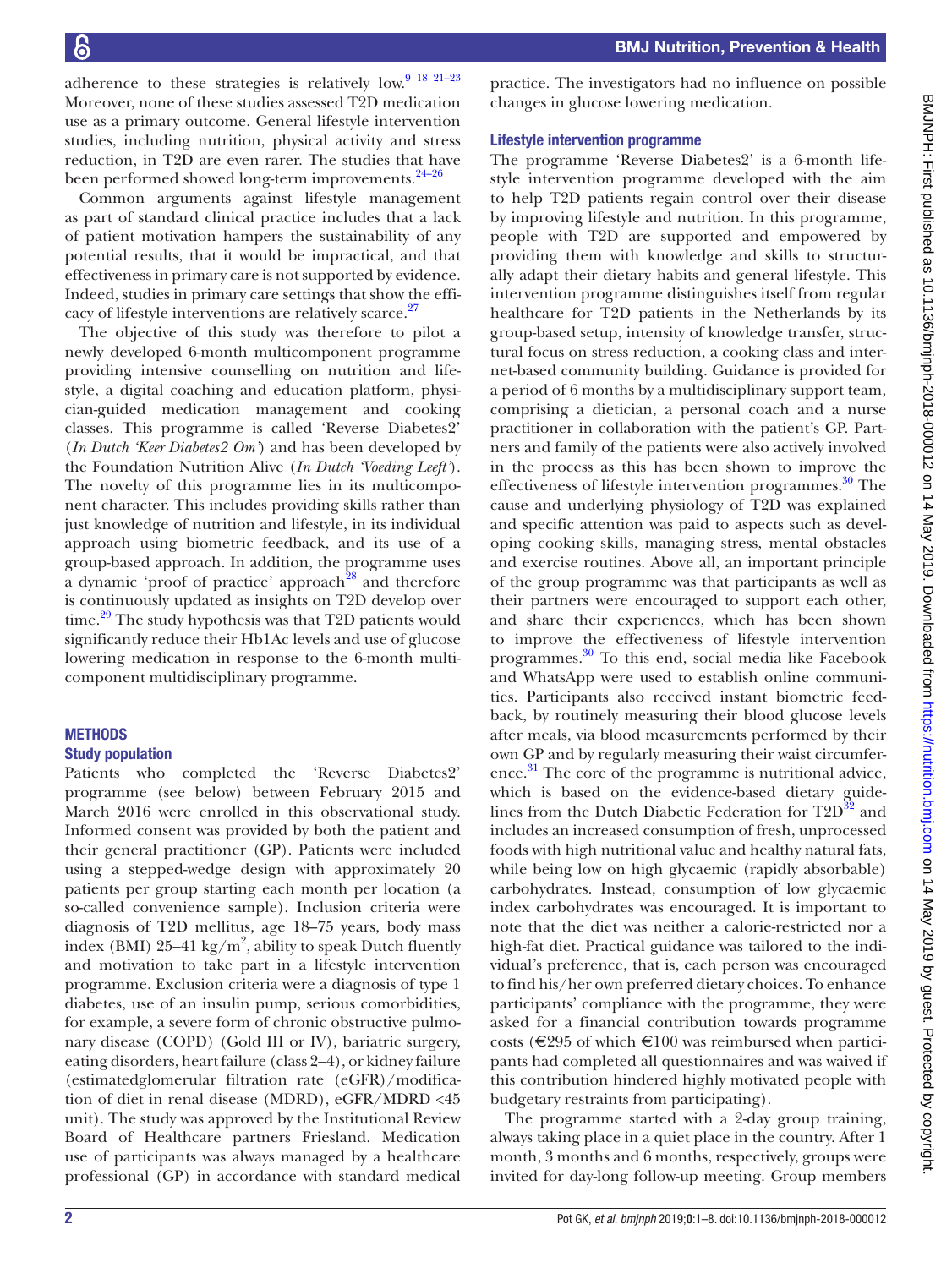were encouraged to keep in regular contact with each other and the support team using social media such as Facebook and WhatsApp.<sup>30</sup>

### Study design

A pretest posttest design was used to pilot the pilot programme 'Reverse Diabetes2'. The analyses presented in this study included patients diagnosed with T2D, who completed the 6-month programme and completed both baseline and follow-up questionnaires on health, quality of life, T2D parameters (measured by a healthcare professional such as nurse practitioner or GP) and programme adherence. One week prior to the start of the programme and 1 week before the final meeting, participants received an email with an invitation and link to complete an online questionnaire. The primary outcome measures of the study were Hb1Ac levels and the use of glucose lowering medication; secondary outcomes included other T2D biomarkers including self-reported blood lipid profile (fasting glucose, cholesterol), height, weight, waist circumference, programme adherence and appreciation, subjective health parameters and physical activity levels.

A power calculation based on the primary outcome Hb1Ac values, with a mean difference of 5 mmol/mol (matched pairs) and a SD of 11 mmol/mol (based on unpublished but self-collected data, 2014) with alpha 0.05 and beta 0.95 (two-sided) showed that 46 participants were needed.

### Primary outcome measures: glucose regulation (HbA1c) and glucose lowering medication use

HbA1c levels were measured by the participant's GP or nurse practioner, and glucose lowering medication was prescribed according to the Dutch GPs guideline standards (Nederlands Huisartsen Genootschap [NHG]).<sup>33</sup> The participants reported this information to the investigators; there was no direct data-exchange between GPs and investigators. Medication use was assessed by asking the participants to report on the dose and frequency of their current glucose lowering medication. Glucose lowering medication use was classified as 0 (no medication), 1 (only Metformin), 2 (sulfonylureum [SU]-derivate and Metformin) and 3 (insulin and SU-derivate and Metformin). Both parameters were assessed at baseline and 6 months.

### Secondary outcome measures

Secondary outcome measures included fasting blood glucose, cholesterol (high-densitylipoprotein [HDL], low-density lipoprotein [LDL], triglycerides), height, weight, waist circumference, programme adherence and appreciation, subjective health parameters and physical activity levels. Participants were asked to report the most recently measured values, by their GP or nurse practioner, according to the Dutch GPs guideline standards (NHG).<sup>[33](#page-7-6)</sup> Perceived health and quality of life were assessed with a 10-point Likert scale (eg, how do you rate your health/

quality over the past 14 days on a scale from 1 to 10?). The validated 'Checklist Individual Strength (CIS)' questionnaire $34$  to assess experienced fatigue during the past 2 weeks on a 7-point scale (ranging from (not) to (very applicable)). Sleep problems and physical activity (moderate and intense, over the past 14 days) were assessed with a 5-point Likert scale (eg, have you experienced any sleep problems and/or have you performed moderate or intense physical activity?). Programme adherence and appreciation were assessed with a 5-point Likert scale per mealtime (breakfast, lunch, dinner, snacks and drinks) (ranging from (not) to (almost fully)). Programme appreciation was assessed with a 10-point Likert scale. Furthermore, information on date of birth, sex, education level (highest achieved level classified as low/middle or higher education level) and family structure (married/cohabiting or single with or without children living at home) was collected at baseline.

### Statistical analyses

SPSS (V.23.0) was used for conducting the statistical analyses. First, descriptive analyses were performed to describe the sociodemographic characteristics of the participants. Data were described as mean±SD, as they were normally distributed, or n (percentage). Next, paired sample t-tests were performed on change in each measured parameter (follow-up minus baseline). Furthermore, stratified analyses on HbA1c were performed on participants with HbA1c-values below ('low starters') or above 53 mmol/ mol at baseline ('high starters'), as this HbA1c-value is seen as a target value for T2D patients.<sup>[6](#page-6-4)</sup> Results were interpreted as statistically significant when p<0.05 (two-sided). Missing data were treated according to the per-protocol approach.

### **RESULTS**

### **Subjects**

Four groups each consisting of 15–20 patients (n=74) started the programme. One participant dropped-out after 3 months. 73 participants therefore completed the 6-month programme. Of these 73 participants, 72 completed both baseline and follow-up questionnaires at 6 months on at least HbA1c and medication data (97% of 74 participants enrolled in the programme). Participants were aged 57.4±8.0 years (range 30–70 years) [\(table](#page-3-0) 1). The majority had a middle or higher education (76%). Due to missing or invalid answers, data on secondary outcomes at 6 months are presented for fewer participants, varying from 34 to 65 (47%–90%) per outcome measure.

#### Primary outcome measures HbA1c levels

Participants had significantly lower Hb1Ac levels  $(53.2\pm12.5 \text{ mmol/mol})$  at 6 months compared with baseline (58.3±12.0 mmol/mol; p<0.001, [table](#page-3-1) 2). At baseline, 46 participants (64%) had HbA1c-values above 53 mmol/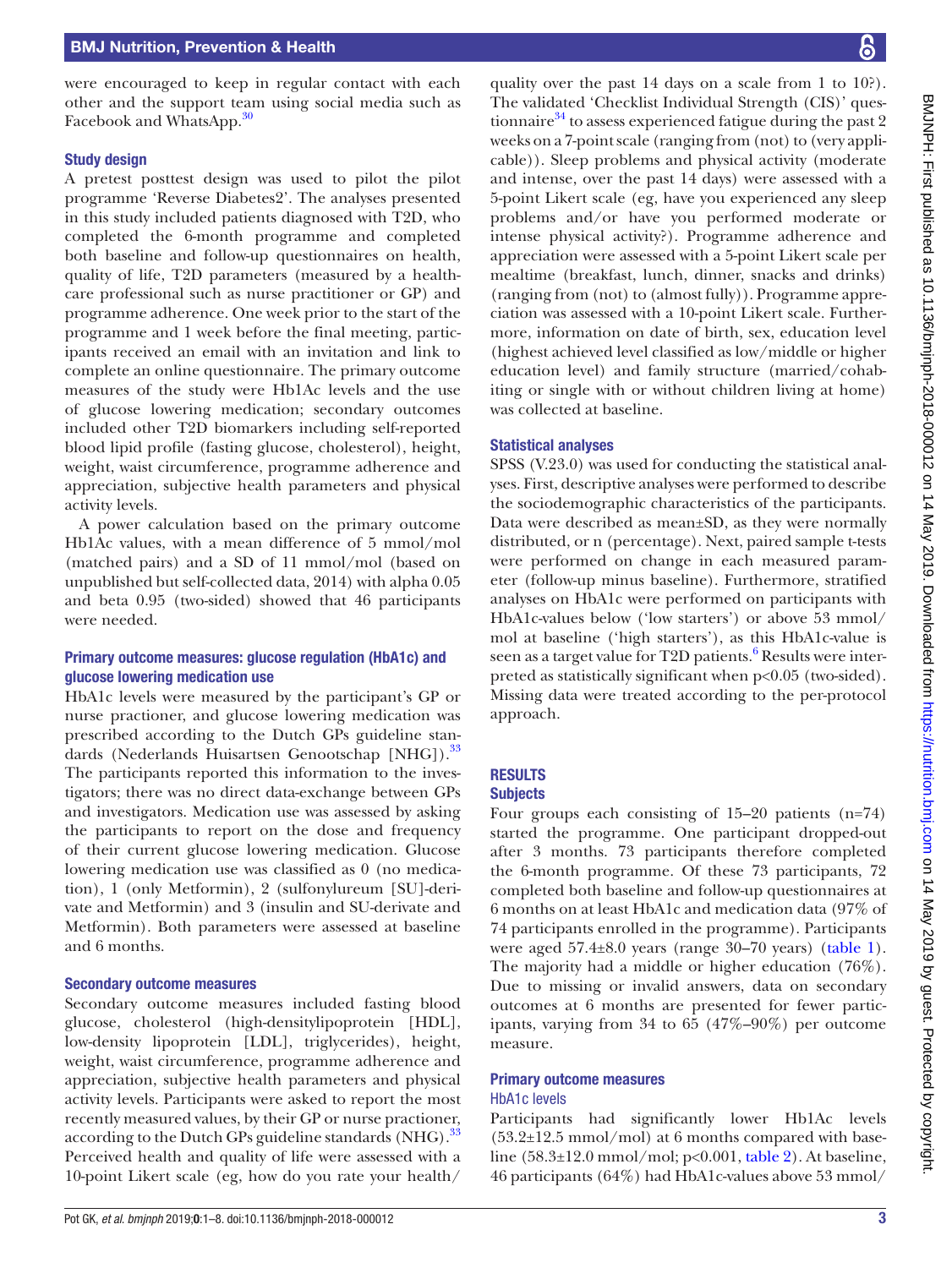<span id="page-3-0"></span>

|                 | <b>Table 1</b> Demographic characteristics of participants at |  |
|-----------------|---------------------------------------------------------------|--|
| baseline (n=72) |                                                               |  |

| $\mu$                                                |                          |                    |
|------------------------------------------------------|--------------------------|--------------------|
|                                                      | N                        | Mean $\pm$ SD or % |
| Age (years)*                                         | 69                       | $57.4 \pm 8.0$     |
| Sex                                                  |                          |                    |
| Men                                                  | 32                       | 44%                |
| Women                                                | 40                       | 56%                |
| Education level*                                     |                          |                    |
| Low                                                  | 9                        | 13%                |
| <b>Middle</b>                                        | 47                       | 65%                |
| High                                                 | 8                        | 11%                |
| <b>Missing</b>                                       | 8                        | 11%                |
| Family structure*                                    |                          |                    |
| Married/cohabiting<br>without children (at<br>home)  | 16                       | 22%                |
| Married/cohabiting with<br>children (at home)        | 24                       | 33%                |
| Married/cohabiting with<br>children outside home     | 16                       | 22%                |
| Single/living alone<br>without children (at<br>home) | 4                        | 6%                 |
| Single/living alone with<br>children outside home    | $\overline{\mathcal{L}}$ | 6%                 |
| Single/living alone with<br>children (at home)       | 3                        | 4%                 |
| Other                                                | $\overline{2}$           | 3%                 |
| Missing                                              | 3                        | 4%                 |

\*Data missing for age (n=3), education level (n=8) and family structure (n=3).

mol and at 6 months, 29 participants (40%) had a HbA1cvalue above 53 mmol/mol.

Stratified analyses with a HbA1c-value below ('low starters') or above 53 mmol/mol ('high starters') at baseline showed a greater reduction in HbA1c in the 'high starters' than the 'low starters' after 6 months (see [table](#page-3-1) 2 and [online supplementary table 1\)](https://dx.doi.org/10.1136/bmjnph-2018-000012). In the group of 'high starters' (n=46), HbA1c levels were 8 mmol/ mol lower compared with baseline (64.1±11.3 mmol/mol to  $56.0\pm14.0$ ,  $p<0.001$ ), while no significant change was observed in the 'low starters' (n=26, 48.1±2.3 mmol/mol to  $48.1 \pm 7.1$ , p=0.978).

### Use of glucose lowering medication

At baseline, 65 of the 72 participants (90%) used glucose lowering medication [\(table](#page-4-0) 3 and [figure](#page-4-1) 1). After 6 months, 35 of the 72 participants (49%) used less glucose-lowering medication, of whom 9 participants (13%) ceased all glucose-lowering medication ([table](#page-4-0) 3 and [online supplementary table 1\)](https://dx.doi.org/10.1136/bmjnph-2018-000012). Seven participants (10%) who did not use medication at baseline still used no medication after 6 months.

### Secondary outcome measures

### Effects on other T2D biomarkers and health parameters

Participants had significantly lower fasting glucose level at 6 months (−1.2±2.6 mmol/L, p=0.001) [\(table](#page-5-0) 4). Furthermore, body weight was  $4.9\pm5.1$  kg lower (p<0.001), waist circumference was  $9.4\pm5.0$  cm less (p<0.001) and BMI was 1.70 $\pm$ 1.69 kg/m<sup>2</sup> (p<0.001) lower at 6 months compared with baseline results. Although data on cholesterol-related values were available from only about half of the participants, the programme seemed to have had no effects on blood lipid profiles [\(table](#page-5-0) 4).

### Effects on subjective health parameters and physical activity

Perceived self-reported health scores and quality of life were significantly higher compared with baseline (p=0.001 and p=0.022, respectively) [\(table](#page-5-0) 4). Perceived fatigue (CIS-score) was significantly lower at 6 months (−6.3±18.0, p=0.016). At 6 months, participants felt less fatigued, had higher levels of concentration and were more motivated to be physically active. In addition, participants also experienced fewer sleeping problems at 6 months (p=0.002). Furthermore, results showed that physical exercise at a moderate level was significantly higher at 6 months (p=0.013), but no significant change in intensive physical activity was observed (p=0.459).

### Program adherence and appreciation

Results at 6 months showed 91% of the participants almost or almost fully (Likert scale 4–5) adhered to the nutrition guidelines for breakfast, 89% for lunch, 87% for the evening meal, 69% for snacks and 80% for drinks. Participants indicated that recommendations for breakfast, lunch and dinner were easy to follow. At the same time, participants reported more difficulties with skipping snacks, such as nuts and cheese in the afternoon and evening, and more difficulty avoiding certain drinks, such as a glass of wine at dinner or in the evening (results not shown). At 6 months, participants rated their appreciation of the programme with an average of 9.0±0.7 out of 10.

<span id="page-3-1"></span>

| Mean scores (SD) and change scores for HbA1c at baseline and at 6 months ( $n=72$ )<br>Table 2 |    |                 |                   |                        |         |  |
|------------------------------------------------------------------------------------------------|----|-----------------|-------------------|------------------------|---------|--|
|                                                                                                | N  | <b>Baseline</b> | 6 months $(n=72)$ | <b>Mean difference</b> | P value |  |
| HbA1c mmol/mol                                                                                 | 72 | 58.3(12.0)      | 53.2(12.5)        | $-5.2(10.1)$           | < 0.001 |  |
| Subgroup analyses                                                                              |    |                 |                   |                        |         |  |
| HbA1c baseline $\geq$ 53 mmol/mol                                                              | 46 | 64.1 (11.3)     | 56.0(14.0)        | $-8.1(10.5)$           | < 0.001 |  |
| HbA1c baseline <53 mmol/mol                                                                    | 26 | 48.1 (2.3)      | 48.1(7.1)         | 0.04(7.1)              | 0.978   |  |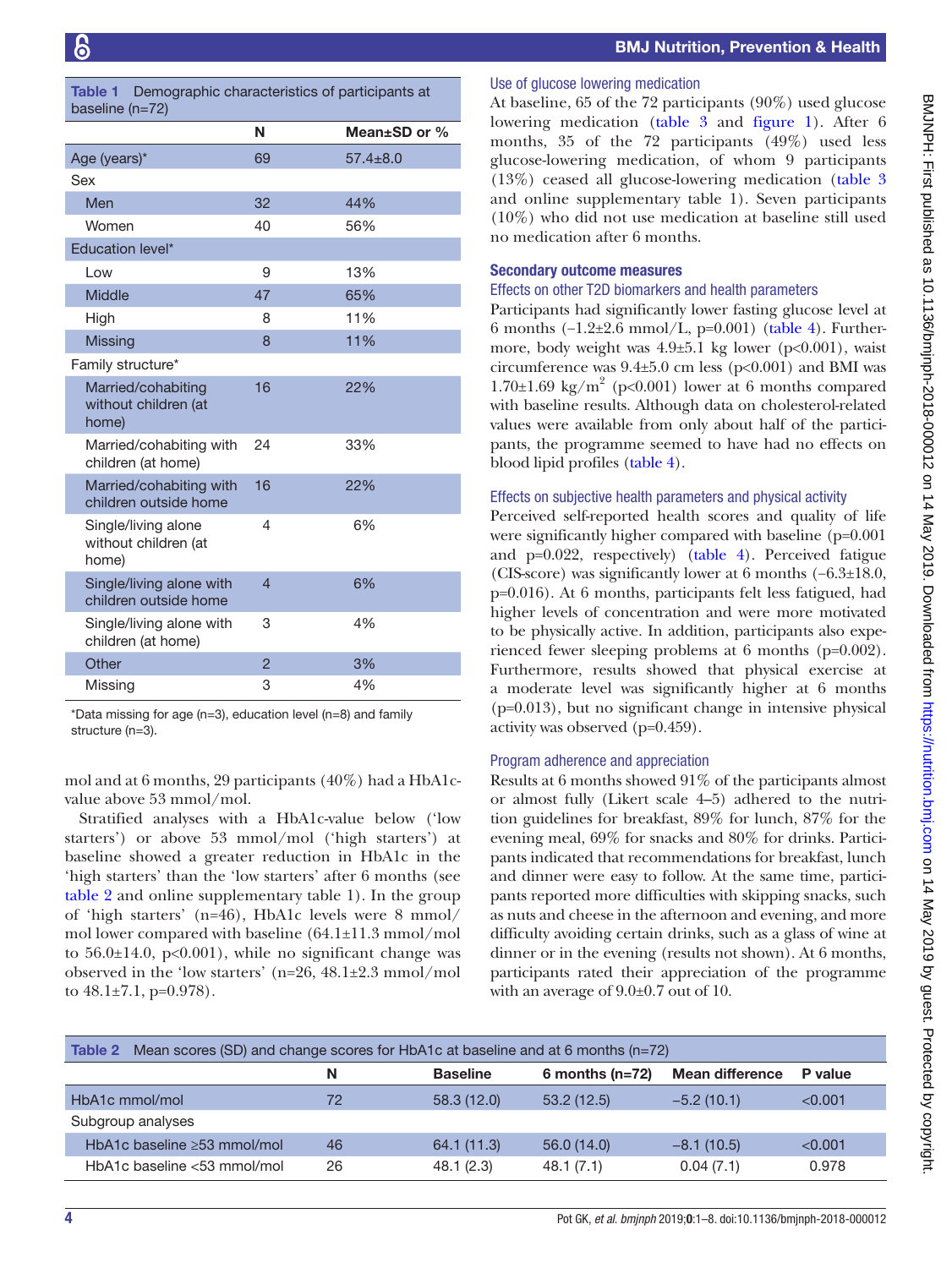<span id="page-4-0"></span>

| Number (and row percentage) of participants per medication class at baseline and 6 months (n=72)<br>Table 3 |                 |                                     |                  |                           |                                           |
|-------------------------------------------------------------------------------------------------------------|-----------------|-------------------------------------|------------------|---------------------------|-------------------------------------------|
|                                                                                                             |                 | <b>Medication class at 6 months</b> |                  |                           |                                           |
| <b>Medication class at baseline</b>                                                                         | <b>Baseline</b> | No medication                       | <b>Metformin</b> | Metformin+SU-<br>derivate | <b>Metformin +SU-</b><br>derivate+Insulin |
| No medication                                                                                               | 7(10%)          |                                     |                  | 0                         | 0                                         |
| Metformin                                                                                                   | 13 (18%)        | 2                                   | 11               | 0                         | 0                                         |
| Metformin+SU-derivate                                                                                       | 30 (42%)        | 5                                   | 17               |                           |                                           |
| Metformin+SU-derivate+Insulin                                                                               | 22 (31%)        | 2                                   | 8                |                           | 11                                        |
| Subtotal                                                                                                    | 72 (100%)       | 16 (22%)                            | $36(50\%)$       | $8(11\%)$                 | 12 (17%)                                  |

### **DISCUSSION**

The results of this proof-of-practice pilot study show that this 6-month multicomponent group-based nutrition and lifestyle intervention programme led to improved glucose control reflected by lower Hb1Ac levels and a reduction of glucose lowering medication use in motivated T2D patients. In addition, participants reported improvements in perceived quality of life, sleeping quality and fatigue and they showed high appreciation of the programme after 6 months.

BMJ Nutrition, Prevention & Health

The most noticeable effect was the reduction of glucose lowering medication. Overall, in 49% of the participants using glucose lowering drugs, it was considered medically justified to downscale their glucose lowering medication or even stop all glucose lowering medication completely within the 6 months of the programme (11 patients were able to come off insulin). This is in line with two recent international papers on the reversal of T2D in obese patients, which also described that reduction of medication is achievable using intensive lifestyle and nutritional programmes. The DiRECT study<sup>35</sup> as well as the Virta-Health trial<sup>[36](#page-7-9)</sup> achieved a  $46\% - 58\%$  remission rate of T2D reflected by a reduction in HbA1c and reduction in medication use. The DiRECT study used a total, very low-calorie diet replacement and structured support for long-term weight loss management in  $306$  T2D patients.<sup>35</sup> The VirtaHealth trial evaluated a novel care model providing

<span id="page-4-1"></span>1009 90% 80% 70% participant 60% Metformin + SU-derivate + Insuli Metformin + SU-derivate 50% Percentage Metformi 40% No medication 30% 20% 10%  $0<sup>9</sup>$ Baseline 6 months

continuous remote care with medication management based on biometric feedback combined with nutritional ketosis in 349 T2D patients.<sup>36</sup> Both the DiRECT and Virta-Health study followed participants for 1 year. A reduction in medication use can contribute to reduced healthcare costs. We are currently performing a health economics analysis to elaborate further on this.

In this study, we observed an average weight loss of 4.9 kg at 6 months, a small but statistically significant weight reduction. The more ketogenic dietary approach of the VirtaHealth trial in T2D patients showed an average of 14 kg weight reduction in  $12$  months.<sup>36</sup> Other studies found no effect of low-carbohydrate diets after 12 months,<sup>[19](#page-6-12)</sup> 24 months<sup>18</sup> and 64 months,  $20$  respectively. Another lifestyle intervention programme in a prediabetes setting, the SLIMMER intervention (Netherlands), recorded an average of 2.5 kg weight reduction after 18 months.<sup>[37](#page-7-10)</sup> When comparing these studies, it is important to note that the participants included in this programme had a somewhat lower starting weight and BMI compared with previous studies; on average their starting weight was 93 kg versus 85 kg-114 kg in previous studies<sup>18-20</sup> 36 37 and their BMI an average of 31 kg/m<sup>2</sup> versus 29-41 kg/m<sup>2</sup> in previous studies<sup>18–20 36 37</sup>. Our results on body weight and HbA1c are similar to recent findings on the reversal of T2D.[14 24](#page-6-15) Interventions based on intensive lifestyle change (eg, caloric restriction and exercise, energy restricted low carbohydrate, individual and group-based counselling as well as a ketogenic dietary approach and e-health/online monitoring) have generally shown a reduction in body weight between 3 and 14 kg within a period of 10–12 months.<sup>14 24</sup> Similarly, these lifestyle intervention studies reported a reduction of HbA1c of 5–15 mmol/mol. Our study showed a reduction of 5 mmol/mol in HbA1c levels at 6 months. Differences in baseline characteristics (weight at onset of the programme, BMI, HbA1c, etc) of the participants in these studies may explain overall effect-size differences.

In addition, this study suggests that perceived quality of life improved and that people felt more energetic and less fatigued. This is in contrast to a systematic review by Snorgaard *et al* who found no improvements in quality of life assessed in 2 out of the 10 included randomised controlled trial (RCTs) of their systematic review.<sup>38</sup> It should be noted that not all participants completed the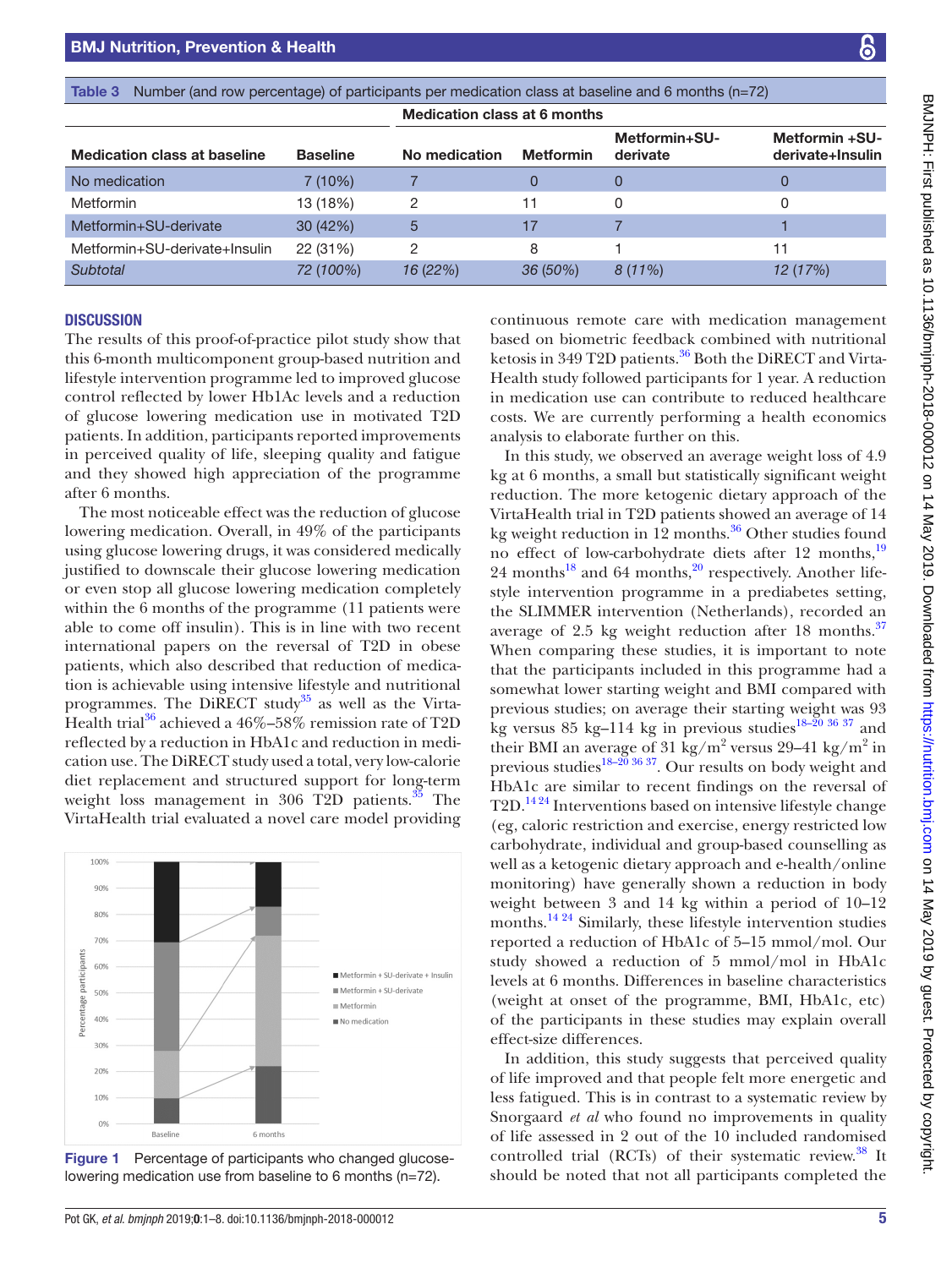<span id="page-5-0"></span>Table 4 Secondary outcomes: mean scores and change scores for health parameters, experienced health, quality of life, fatigue and physical activity at baseline and at 6 months

|                             |                  | <b>Baseline</b> | 6 months    | <b>Mean difference</b><br>(comparing 6<br>months with<br>baseline) | <b>Statistical</b><br>significance |
|-----------------------------|------------------|-----------------|-------------|--------------------------------------------------------------------|------------------------------------|
|                             | $\boldsymbol{N}$ | Mean (SD)       | Mean (SD)   | Mean (SD)                                                          | P value                            |
| Fasting glucose (mmol/L)    | 57               | 8.9(2.4)        | 7.7(1.9)    | $-1.2(2.6)$                                                        | 0.001                              |
| Total cholesterol (mmol/L)  | 39               | 4.9(1.2)        | 4.8(1.3)    | $-0.2(0.7)$                                                        | 0.235                              |
| HDL (mmol/L)                | 41               | 1.2(0.3)        | 1.2(0.3)    | 0.1(0.3)                                                           | 0.106                              |
| LDL (mmol/L)                | 41               | 3.0(1.1)        | 2.9(1.2)    | $-0.1(0.8)$                                                        | 0.697                              |
| Total cholesterol/HDL ratio | 34               | 4.3(1.6)        | 4.0(1.7)    | $-0.3(1.4)$                                                        | 0.201                              |
| Triglycerides (mmol/L)      | 38               | 1.9(0.9)        | 1.5(0.7)    | $-0.4(1.0)$                                                        | 0.016                              |
| Body weight (kg)            | 65               | 93.2 (14.3)     | 88.3 (14.9) | $-4.9(5.1)$                                                        | < 0.001                            |
| BMI ( $\text{kg/m}^2$ )     | 63               | 31.2(4.2)       | 29.5(4.5)   | $-1.70(1.69)$                                                      | < 0.001                            |
| Waist circumference (cm)    | 43               | 105.4 (10.2)    | 96.1(9.6)   | $-9.4(5.0)$                                                        | < 0.001                            |
| Health                      | 53               | 6.7(1.5)        | 7.6(1.5)    | 0.9(1.8)                                                           | 0.001                              |
| Quality of life             | 53               | 7.0(1.5)        | 7.5(1.6)    | 0.5(1.6)                                                           | 0.022                              |
| Fatigue (CIS-score)         | 51               | 58.7 (21.5)     | 52.4(21.1)  | $-6.3(18.0)$                                                       | 0.016                              |
| Sleep (bad sleep)           | 54               | 3.1(2.0)        | 2.5(1.7)    | $-0.7(1.5)$                                                        | 0.002                              |
| Moderate physical activity  | 54               | 3.6(1.2)        | 4.0(1.1)    | 0.4(1.3)                                                           | 0.013                              |
| Intensive physical activity | 54               | 1.9(1.3)        | 2.1(1.4)    | 0.2(1.5)                                                           | 0.459                              |

BMI, body mass index; CIS, Checklist Individual Strength.

questions on perceived quality of life and it may therefore be possible that different results would be found for those who have not completed the questionnaires. However, when comparing participant characteristics of those who have completed the questionnaires with the baseline data from the non-completers, we observed no or small differences in age, gender, education and medication use.

We acknowledge that caution should be taken when interpreting the results of this pilot study. First, this pilot study did not include a control group and had a relatively small sample size. We are currently scaling up this intervention programme and we will also compare the results with data from patients receiving standard medical care (using a quasi-experimental design). Another limitation is that participants of the programme joined the programme on their own initiative, which will inevitably cause selection bias in relation to their compliance and motivation to complete. In addition, participants were asked for financial contribution towards the costs of the intervention to stimulate intrinsic motivation, which may have led to a selection bias in towards people with greater financial means. However, if the financial contribution meant people were not able to participate, it was waived which in practice rarely occurred.

Data in this study are based on online questionnaires with self-reported answers, which may elicit socially desirable answers. However, questionnaires were completed anonymously and participants were instructed that there are no right or wrong answers. Moreover, validated questionnaires were used where possible (eg, CIS). A limitation

of questionnaire-based studies can be the relatively low retention rates, especially in longer term studies, however, the attrition rate in this pilot study at 6 months was similar to other intervention studies. $18 \frac{35}{18}$  Finally, it should also be noted that medication use of participants was always managed by a healthcare professional (GP) and in accordance with standard medical practice. The investigators had no influence on possible changes in medication use.

The Voeding Leeft programme benefits from its practice-based and dynamic approach. At the same time, the proof of practice design of this study introduces constraints on accurate and optimal data-collection. It is advisable that future studies with higher numbers of participants pay specific attention to this issue. Considering the increasing attention for the use of lifestyle interventions as medicine and to ensure optimal data collection within a primary setting, the development of a dedicated infrastructure for data-collection and analysis would be desirable.

The primary outcomes of this evaluation study of the Voeding Leeft programme included medical and biochemical parameters, that is, Hb1Ac levels and medication use, and subjective health parameters such as quality of life. This pilot study and other studies have shown that it is possible to improve glucose control with a lifestyle intervention. However, sustainable adherence to a lifestyle change is crucial for its long-term success. This pilot study showed high appreciation of the programme and high adherence to the nutritional guidelines after 6 months. The present programme benefits from its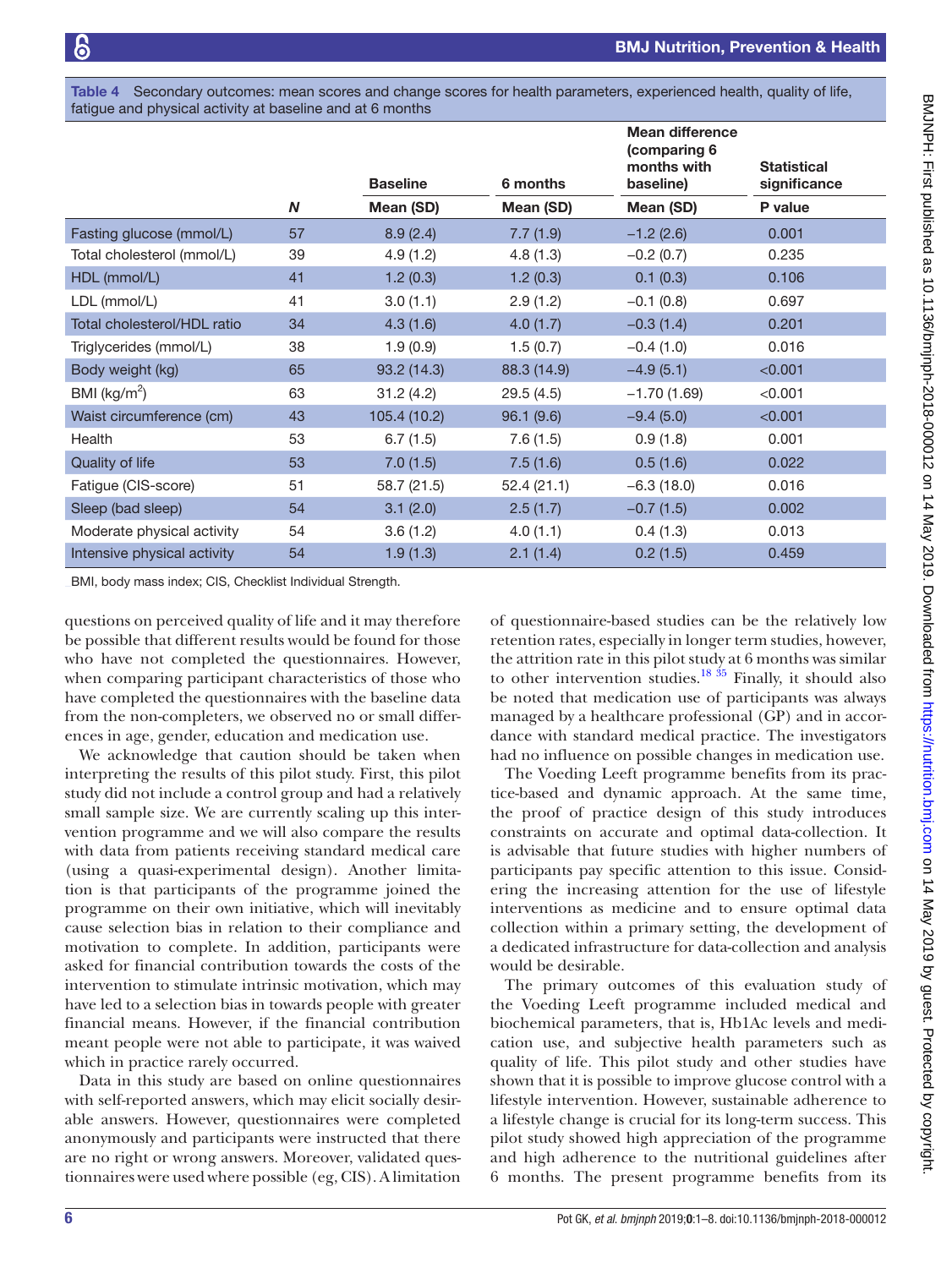### BMJ Nutrition, Prevention & Health

multicomponent character, including the group-based approach as well as individual instant feedback, and addressing health literacy as well as health skills (eg, cooking classes). It would be interesting to follow participants after completing the 6-month intervention to gain insight in long-term effectiveness.

In conclusion, this pilot study indicates that this 6-month multicomponent programme led to improved glucose control and a reduction of glucose lowering medication use in motivated T2D patients. It provides a step in the direction of more practice-based evidence but a fully scaled study is needed to confirm these results.

#### Author affiliations

<sup>1</sup>Department of Nutrition and Health, Louis Bolk Instituut, Bunnik, The Netherlands <sup>2</sup>King's College London, Division of Diabetes and Nutritional Sciences, London, UK 3 Division of Internal Medicine, Leids Universitair Medisch Centrum, Leiden, The **Netherlands** 

4 Division of Human Nutrition and Health, Wageningen Universiteit, Wageningen, The **Netherlands** 

5 Department of Neurology, AMC, Amsterdam, The Netherlands

<sup>6</sup>General Practitioner, Medical Centre te Cleeff, Haarlem, The Netherlands <sup>7</sup>Springh, Den Haag, The Netherlands

Acknowledgements We are indebted to the participants of the pilot program 'Reverse Diabetes2'. Furthermore, we thank Lotte Schaffer for her help in data collection. We thank Connie Hoek, Nicole de Groot, Ronal Gier, and Ben van Ommen for their contributions in the developmemt of the programme.

Contributors GKP and MCEB-F analysed the data, and drafted and revised the manuscript; ONP and NvdZ drafted and revised the manuscript. HP and RFW are members of the scientific advisory board of Voeding Leeft, and provided scientific input to design of the study and manuscript. MdV provided scientific input to the design of the study and manuscript. PJV designed the lifestyle intervention, drafted and revised the manuscript and is responsible for the overall content of the manuscript (guarantor). PJV is also co-founder of the Voeding Leeft Foundation.

Funding This work was supported by VGZ Health Insurance via the foundation Voeding Leeft and by Ekhaga (application number 2017-55).

Competing interests GKP, MCEB-F, ONP and PJV report grants from Ekhaga Foundation, grants from Voeding Leeft, during the conduct of the study; MdV reports personal fees from null, outside the submitted work; RFW reports that he is member (chair) of the scientific advisory board (Deelnemersraad) of the Voeding Leeft Foundation, for which he receives no financial or other compensation; HP and NvdZ have nothing to disclose; no financial relationships with any organisations that might have an interest in the submitted work in the previous 3 years, no other relationships or activities that could appear to have influenced the submitted work.

Patient consent for publication Not required.

Ethics approval This study was approved by Healthcare partners Friesland.

Provenance and peer review Not commissioned; externally peer reviewed.

Data sharing statement All data relevant to the study are included in the article or uploaded as supplementary information.

Open access This is an open access article distributed in accordance with the Creative Commons Attribution Non Commercial (CC BY-NC 4.0) license, which permits others to distribute, remix, adapt, build upon this work non-commercially, and license their derivative works on different terms, provided the original work is properly cited, appropriate credit is given, any changes made indicated, and the use is non-commercial. See: <http://creativecommons.org/licenses/by-nc/4.0/>.

#### **REFERENCES**

- <span id="page-6-0"></span>1. Global report on diabetes who library Cataloguing-in-Publication data. Available: <http://www.who.int/about/licensing/> [Accessed 15 Jun 2018].
- <span id="page-6-1"></span>2. Tuomilehto J, Lindström J, Eriksson JG, *et al*. Prevention of type 2 diabetes mellitus by changes in lifestyle among subjects

with impaired glucose tolerance. *[N Engl J Med Overseas Ed](http://dx.doi.org/10.1056/NEJM200105033441801)* 2001;344:1343–50.

- <span id="page-6-2"></span>3. Taylor R. Type 2 diabetes: etiology and reversibility. *[Diabetes Care](http://dx.doi.org/10.2337/dc12-1805)* 2013;36:1047–55.
- 4. Ajala O, English P, Pinkney J. Systematic review and meta-analysis of different dietary Approaches to the management of type 2 diabetes. *[Am J Clin Nutr](http://dx.doi.org/10.3945/ajcn.112.042457)* 2013;97:505–16.
- <span id="page-6-3"></span>5. Steven S, Lim EL, Taylor R. Population response to information on reversibility of type 2 diabetes. *[Diabet Med](http://dx.doi.org/10.1111/dme.12116)* 2013;30:e135-8.
- <span id="page-6-4"></span>6. De Vries M, Witkamp R, de Weijer T. Re: beating type 2 diabetes into remission: a consensus-based working definition. *BMJ* 2017;358.
- <span id="page-6-5"></span>7. Sjöström L, Lindroos A-K, Peltonen M, *et al*. Lifestyle, diabetes, and cardiovascular risk factors 10 years after bariatric surgery. *[N Engl J](http://dx.doi.org/10.1056/NEJMoa035622)  [Med](http://dx.doi.org/10.1056/NEJMoa035622)* 2004;351:2683–93.
- 8. Karter AJ, Nundy S, Parker MM, *et al*. Incidence of remission in adults with type 2 diabetes: the diabetes & aging study. *[Diabetes](http://dx.doi.org/10.2337/dc14-0874)  [Care](http://dx.doi.org/10.2337/dc14-0874)* 2014;37:3188–95.
- <span id="page-6-6"></span>9. Wing RR, Blair E, Marcus M, *et al*. Year-long weight loss treatment for obese patients with type II diabetes: does including an intermittent very-low-calorie diet improve outcome? *[Am J Med](http://dx.doi.org/10.1016/0002-9343(94)90302-6)* 1994;97:354–62.
- <span id="page-6-9"></span>10. Steven S, Hollingsworth KG, Al-Mrabeh A, *et al*. Very lowcalorie diet and 6 months of weight stability in type 2 diabetes: pathophysiological changes in responders and nonresponders. *[Diabetes Care](http://dx.doi.org/10.2337/dc15-1942)* 2016;39:808–15.
- <span id="page-6-7"></span>11. Gumbiner B, Wendel JA, McDermott MP. Effects of diet composition and ketosis on glycemia during very-low-energy-diet therapy in obese patients with non-insulin-dependent diabetes mellitus. *[Am J](http://dx.doi.org/10.1093/ajcn/63.1.110)  [Clin Nutr](http://dx.doi.org/10.1093/ajcn/63.1.110)* 1996;63:110–5.
- <span id="page-6-8"></span>12. Saslow LR, Kim S, Daubenmier JJ, *et al*. A randomized pilot trial of a moderate carbohydrate diet compared to a very low carbohydrate diet in overweight or obese individuals with type 2 diabetes mellitus or prediabetes. *[PLoS One](http://dx.doi.org/10.1371/journal.pone.0091027)* 2014;9:e91027.
- 13. Nielsen JV, Joensson EA. Low-carbohydrate diet in type 2 diabetes: stable improvement of bodyweight and glycemic control during 44 months follow-up. *[Nutr Metab](http://dx.doi.org/10.1186/1743-7075-5-14)* 2008;5.
- <span id="page-6-15"></span>14. Tay J, Luscombe-Marsh ND, Thompson CH, *et al*. Comparison of low- and high-carbohydrate diets for type 2 diabetes management: a randomized trial. *[Am J Clin Nutr](http://dx.doi.org/10.3945/ajcn.115.112581)* 2015;102:780–90.
- 15. Westman EC, Yancy WS, Mavropoulos JC, *et al*. The effect of a lowcarbohydrate, ketogenic diet versus a low-glycemic index diet on glycemic control in type 2 diabetes mellitus. *[Nutr Metab](http://dx.doi.org/10.1186/1743-7075-5-36)* 2008;5.
- <span id="page-6-10"></span>16. Boden G, Sargrad K, Homko C, *et al*. Effect of a low-carbohydrate diet on appetite, blood glucose levels, and insulin resistance in obese patients with type 2 diabetes. *[Ann Intern Med](http://dx.doi.org/10.7326/0003-4819-142-6-200503150-00006)* 2005;142:403–11.
- 17. Yancy WS, Foy M, Chalecki AM, *et al*. A low-carbohydrate, ketogenic diet to treat type 2 diabetes. *[Nutr Metab](http://dx.doi.org/10.1186/1743-7075-2-34)* 2005;2.
- <span id="page-6-13"></span>18. Iqbal N, Vetter ML, Moore RH, *et al*. Effects of a low-intensity intervention that prescribed a low-carbohydrate vs. a low-fat diet in obese, diabetic participants. *[Obesity](http://dx.doi.org/10.1038/oby.2009.460)* 2010;18:1733–8.
- <span id="page-6-12"></span>19. Wolever TMS, Gibbs AL, Mehling C, *et al*. The Canadian trial of carbohydrates in diabetes (ccd), a 1-y controlled trial of lowglycemic-index dietary carbohydrate in type 2 diabetes: no effect on glycated hemoglobin but reduction in C-reactive protein. *[Am J Clin](http://dx.doi.org/10.1093/ajcn/87.1.114)  [Nutr](http://dx.doi.org/10.1093/ajcn/87.1.114)* 2008;87:114–25.
- <span id="page-6-14"></span>20. Brinkworth GD, Noakes M, Parker B, *et al*. Long-term effects of advice to consume a high-protein, low-fat diet, rather than a conventional weight-loss diet, in obese adults with type 2 diabetes: one-year follow-up of a randomised trial. *[Diabetologia](http://dx.doi.org/10.1007/s00125-004-1511-7)* 2004;47:1677–86.
- 21. McKenzie AL, Hallberg SJ, Creighton BC, *et al*. A novel intervention including individualized nutritional recommendations reduces hemoglobin A1c level, medication use, and weight in type 2 diabetes. *[JMIR Diabetes](http://dx.doi.org/10.2196/diabetes.6981)* 2017;2:e5.
- 22. Bauman WA, Schwartz E, Rose HG, *et al*. Early and long-term effects of acute caloric deprivation in obese diabetic patients. *[Am J Med](http://dx.doi.org/10.1016/0002-9343(88)90500-1)* 1988;85:38–46.
- 23. Dashti HM, Mathew TC, Khadada M, *et al*. Beneficial effects of ketogenic diet in obese diabetic subjects. *[Mol Cell Biochem](http://dx.doi.org/10.1007/s11010-007-9448-z)* 2007;302:249–56.
- <span id="page-6-11"></span>24. Wing RR, Look AHEAD Research Group. Long-term effects of a lifestyle intervention on weight and cardiovascular risk factors in individuals with type 2 diabetes mellitus: four-year results of the look ahead trial. *[Arch Intern Med](http://dx.doi.org/10.1001/archinternmed.2010.334)* 2010;170:1566–75.
- 25. Wolf AM, Conaway MR, Crowther JQ, *et al*. Translating lifestyle intervention to practice in obese patients with type 2 diabetes: improving control with activity and nutrition (ICAN) study. *[Diabetes](http://dx.doi.org/10.2337/diacare.27.7.1570)  [Care](http://dx.doi.org/10.2337/diacare.27.7.1570)* 2004;27:1570–6.
- 26. Di Onofrio V, Gallé F, Di Dio M, *et al*. Effects of nutrition motivational intervention in patients affected by type 2 diabetes mellitus: a longitudinal study in Naples, South Italy. *[BMC Public Health](http://dx.doi.org/10.1186/s12889-018-6101-6)* 2018;18.